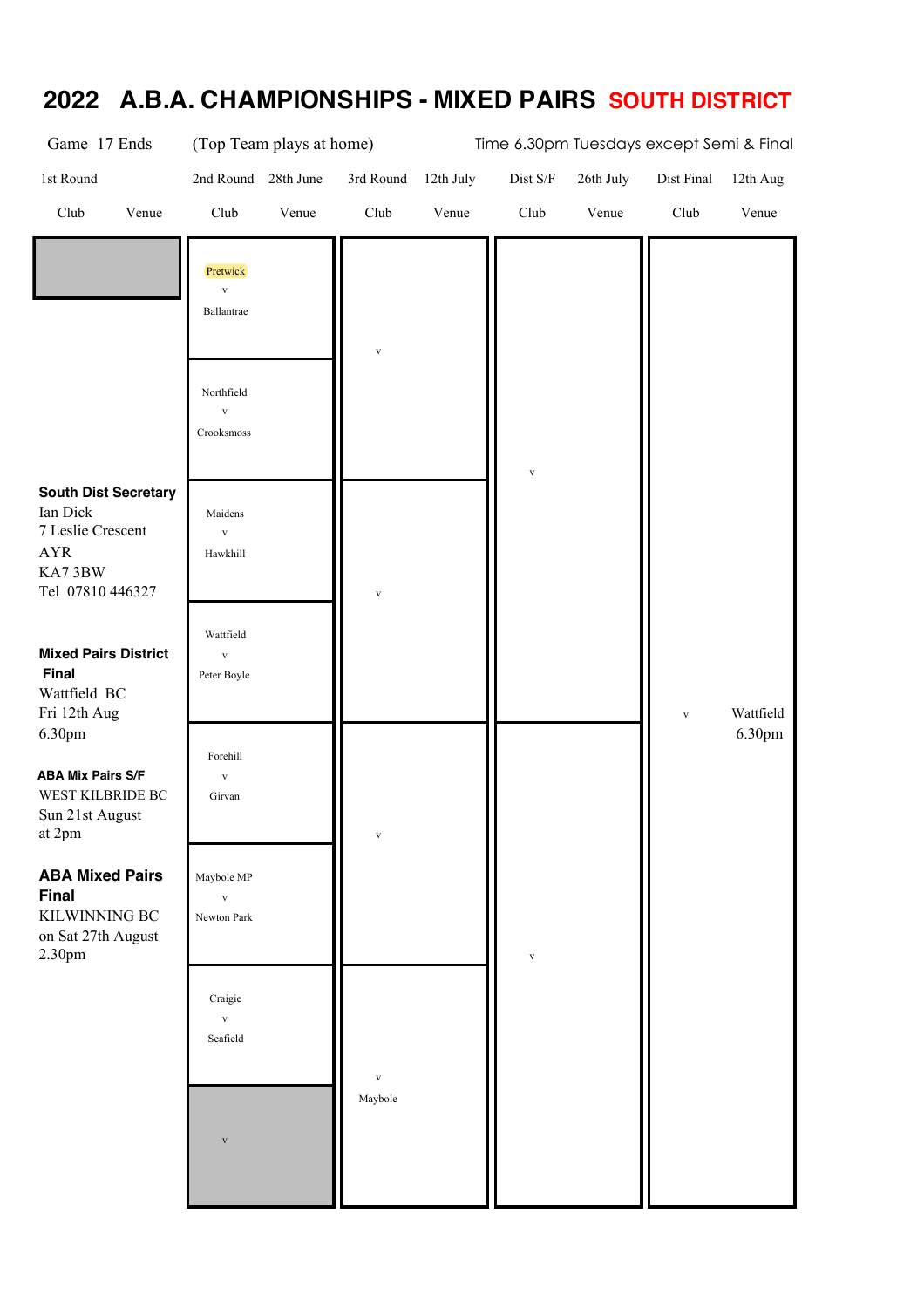#### **2022 A.B.A. CHAMPIONSHIPS - TOP TEN SOUTH DISTRICT**

| Game Singles - 21 Shots, Pairs & Fours - 17 Ends, Triples - 15 Ends     |                                         |           |                                         |           |              | (Top Team plays at home except final) |              |           |
|-------------------------------------------------------------------------|-----------------------------------------|-----------|-----------------------------------------|-----------|--------------|---------------------------------------|--------------|-----------|
| 1st Round                                                               | 2nd Round                               | 24th June | 3rd Round                               | 15th July | $Dist S/F$   | 29th July                             | Dist Final   | 12th Aug  |
| Club<br>Venue                                                           | Club                                    | Venue     | Club                                    | Venue     | Club         | Venue                                 | Club         | Venue     |
| $\mathbf{V}$                                                            | Craigie<br>$\bar{V}$<br>Maybole MP      |           |                                         |           |              |                                       |              |           |
| <b>South Dist Secretary</b>                                             | Prestwick<br>$\mathbf{V}$<br>Girvan     |           | $\mathbf{V}$                            |           |              |                                       |              |           |
| Ian Dick<br>7 Leslie Crescent                                           |                                         |           |                                         |           | $\mathbf{V}$ |                                       |              |           |
| <b>AYR</b><br>KA73BW<br>Tel 07810 446327                                | Forehill<br>$\mathbf{V}$<br>Ayr         |           |                                         |           |              |                                       |              |           |
| <b>District Top Ten Final</b><br>Wattfield BC<br>Fri 12th Aug<br>6.30pm | Northfield                              |           | $\mathbf{V}$                            |           |              |                                       |              |           |
| <b>ABA Top Ten S/F</b><br>WEST KILBRIDE BC<br>Sun 21st August           | $\mathbf{V}$<br>Seafield                |           |                                         |           |              |                                       | $\mathbf{V}$ | Wattfield |
| at 2pm<br><b>ABA Top Ten Final</b><br>KILWINNING BC                     | Maidens<br>$\bar{V}$<br>Prestwick Howie |           |                                         |           |              |                                       |              | 6.30pm    |
| on Sat 27th August<br>2.30pm                                            | Wattfield                               |           | $\mathbf{V}$                            |           |              |                                       |              |           |
|                                                                         | $\mathbf{V}$<br>Crooksmoss              |           |                                         |           | $\mathbf{V}$ |                                       |              |           |
|                                                                         | $\mathbf{V}$                            |           |                                         |           |              |                                       |              |           |
|                                                                         |                                         |           | Hawkhill<br>$\mathbf{V}$<br>Peter Boyle |           |              |                                       |              |           |
|                                                                         | $\overline{\mathbf{V}}$                 |           |                                         |           |              |                                       |              |           |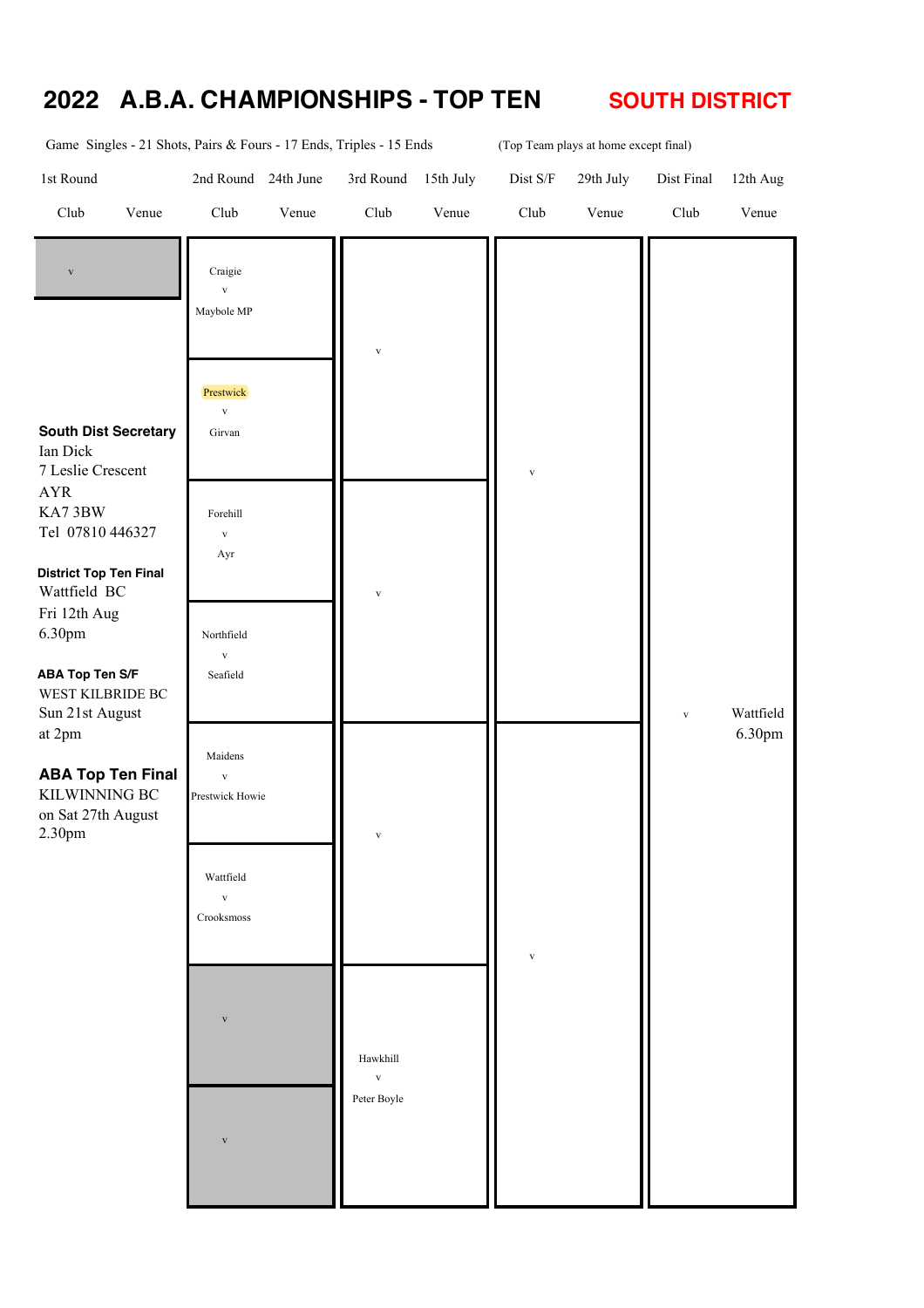|                                                                                                        |                                              | Game - 21 SHOTS          |                   |                            |                     |                    |                    | Time 6.30pm        |  |  |  |  |
|--------------------------------------------------------------------------------------------------------|----------------------------------------------|--------------------------|-------------------|----------------------------|---------------------|--------------------|--------------------|--------------------|--|--|--|--|
| 1st Round<br>20th May<br>Club<br>Venue                                                                 | 2nd Round<br>Club                            | 27th May<br>Venue        | 3rd Round<br>Club | 3rd June<br>Venue          | $Dist\ S/F$<br>Club | 10th June<br>Venue | Dist Final<br>Club | 17th June<br>Venue |  |  |  |  |
| Northfield<br>$\mathbf{V}$<br>Wattfield<br>Crooksmoss<br>Prestwick<br>$\mathbf{V}$<br>Ayr<br>Hawkhill  | $\mathbf{V}$                                 | Prestwick Howie          | $\mathbf{V}$      | Crooksmoss                 |                     |                    |                    |                    |  |  |  |  |
| $\mathbf{V}$<br>$\mathbf V$                                                                            | Girvan<br>$\mathbf{V}$<br>Newton Park        | Maidens                  |                   |                            |                     | Dalmellington      |                    |                    |  |  |  |  |
| $\mathbf V$<br>$\mathbf V$                                                                             | Ayr<br>$\mathbf{V}$<br>Forehill              | $\mathbf{V}$<br>Seafield |                   | Northfield<br>$\mathbf{V}$ |                     |                    |                    |                    |  |  |  |  |
| <b>South Dist Secretary</b>                                                                            | Seafield<br>$\mathbf{V}$<br>Craigie          | Hawkhill                 |                   |                            |                     |                    | $\mathbf{V}$       | Hawkhill           |  |  |  |  |
| Ian Dick<br>7 Leslie Crescent<br>${\rm AYR}$<br>KA73BW<br>Tel 07810 446327                             | Maidens<br>$\mathbf{V}$<br>Ballantrae        | Girvan                   | $\mathbf{V}$      | Prestwick                  |                     |                    |                    | 6.30pm             |  |  |  |  |
| <b>SOUTH District Final</b><br>Hawkhill BC<br>Fri 17th June<br>2.30pm & 6.30pm                         | Wattfield<br>$\mathbf{V}$<br>Dallmelington   | Maybole MP               |                   |                            |                     |                    |                    |                    |  |  |  |  |
| <b>Ayrshire Semi Finals</b><br>Cumnock BC<br>Wed 6th July<br>2.30pm & 6.30pm<br><b>Ayrshire Finals</b> | Dalrymple<br>$\mathbf{V}$<br>Prestwick Howie | Kincaidston              |                   |                            | $\mathbf{V}$        | Ayr                |                    |                    |  |  |  |  |
| KILWINNING BC<br>on Sat 13th August<br>10.30am & 2.30pm                                                | Peter Boyle<br>$\mathbf{V}$<br>Maybole MP    | Forehill                 | $\mathbf{V}$      | Peter Boyle                |                     |                    |                    |                    |  |  |  |  |

# **2022 A.B.A. CHAMPIONSHIPS - SINGLES SOUTH DISTRICT**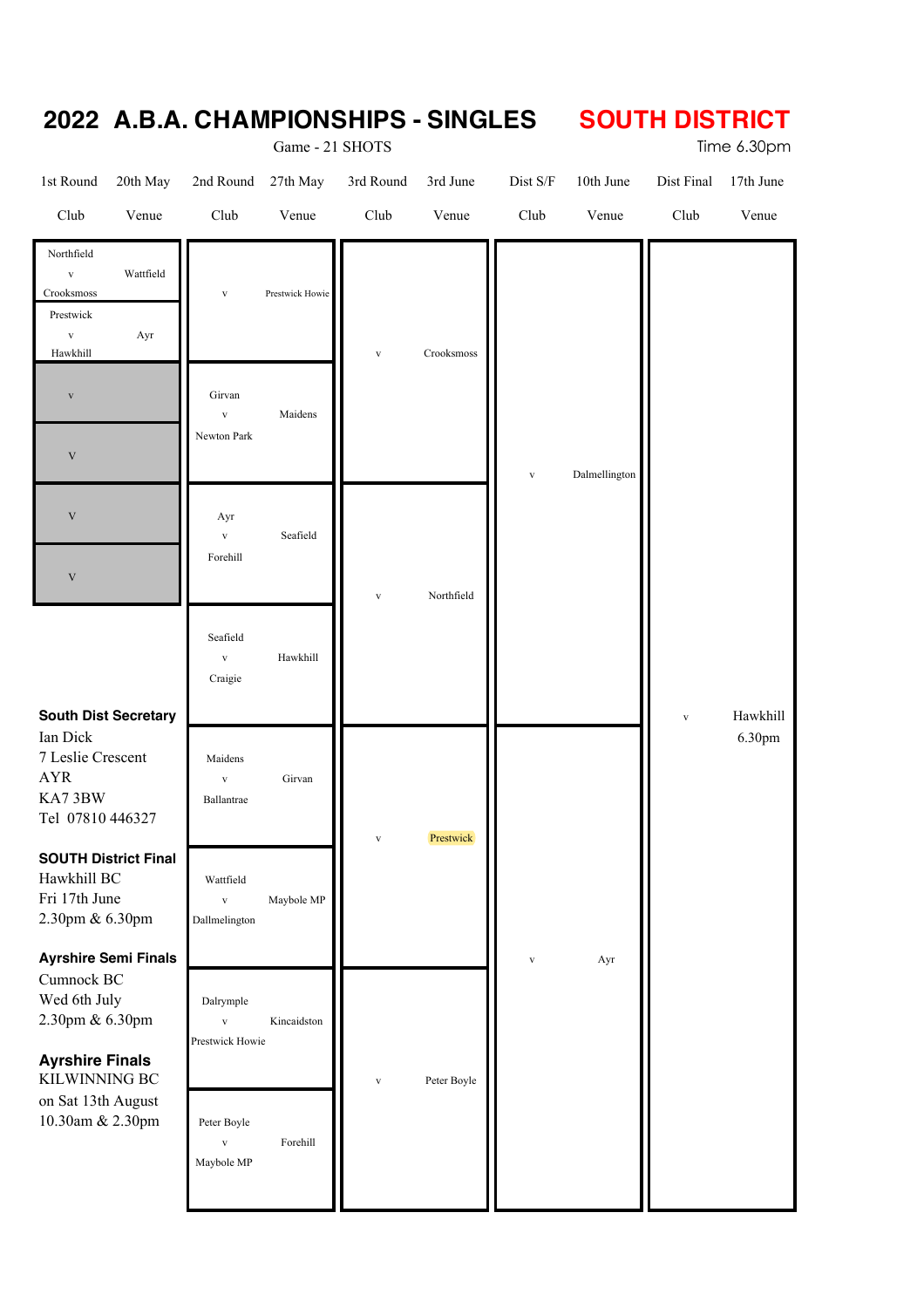|                                                                                                               |                                        |                                                            | Game - 17 Ends              |                             |                   |                     |                    |                    | Time 6.30pm        |
|---------------------------------------------------------------------------------------------------------------|----------------------------------------|------------------------------------------------------------|-----------------------------|-----------------------------|-------------------|---------------------|--------------------|--------------------|--------------------|
| 1st Round<br>Club                                                                                             | 20th May<br>Venue                      | 2nd Round<br>Club                                          | 27th May<br>Venue           | 3rd Round<br>Club           | 3rd June<br>Venue | $Dist\ S/F$<br>Club | 10th June<br>Venue | Dist Final<br>Club | 17th June<br>Venue |
| Peter Boyle<br>$\mathbf{V}$<br>Maybole MP<br>Crooksmoss<br>$\mathbf{V}$<br>Hawkhill<br>$\mathbf{V}$           | Wattfield<br>Ayr                       | $\mathbf{V}$<br>Ayr<br>$\mathbf{V}$                        | $\rm{Dalrymple}$<br>Craigie | $\mathbf{V}$                | Crooksmoss        |                     |                    |                    |                    |
| $\mathbf V$<br>$\mathbf V$<br>$\mathbf V$                                                                     |                                        | Newton Park<br>Dallmelington<br>$\mathbf{V}$<br>Northfield | Kincaidston                 |                             |                   | $\mathbf{V}$        | Dalmellington      |                    |                    |
| <b>South Dist Secretary</b><br>Ian Dick                                                                       |                                        | Craigie<br>$\mathbf{V}$<br>Prestwick                       | Hawkhill                    | Newton Park<br>$\mathbf{V}$ |                   |                     | $\mathbf{V}$       | Hawkhill           |                    |
| 7 Leslie Crescent<br><b>AYR</b><br>KA73BW<br>Tel 07810 446327                                                 |                                        | Girvan<br>$\mathbf{V}$<br>Maidens                          | Ballantrae                  |                             |                   |                     |                    |                    | 6.30pm             |
| <b>SOUTH District Final</b><br>Hawkhill BC<br>Fri 17th June<br>2.30pm & 6.30pm<br><b>Ayrshire Semi Finals</b> |                                        | Ballantrae<br>$\mathbf{V}$<br>Forehill                     | Girvan                      | $\mathbf{V}$                | Prestwick         |                     |                    |                    |                    |
| Cumnock BC<br>Wed 6th July<br>2.30pm & 6.30pm<br><b>Ayrshire Finals</b><br>KILWINNING BC                      |                                        | Dalrymple<br>$\mathbf{V}$<br>Seafield                      | Forehill                    | $\mathbf{V}$                | Peter Boyle       | $\mathbf{V}$        | Ayr                |                    |                    |
|                                                                                                               | on Sat 13th August<br>10.30am & 2.30pm | Wattfield<br>$\mathbf{V}$<br>Prestwick Howie               | Craigie                     |                             |                   |                     |                    |                    |                    |

## **2022 A.B.A. CHAMPIONSHIPS - PAIRS SOUTH DISTRICT**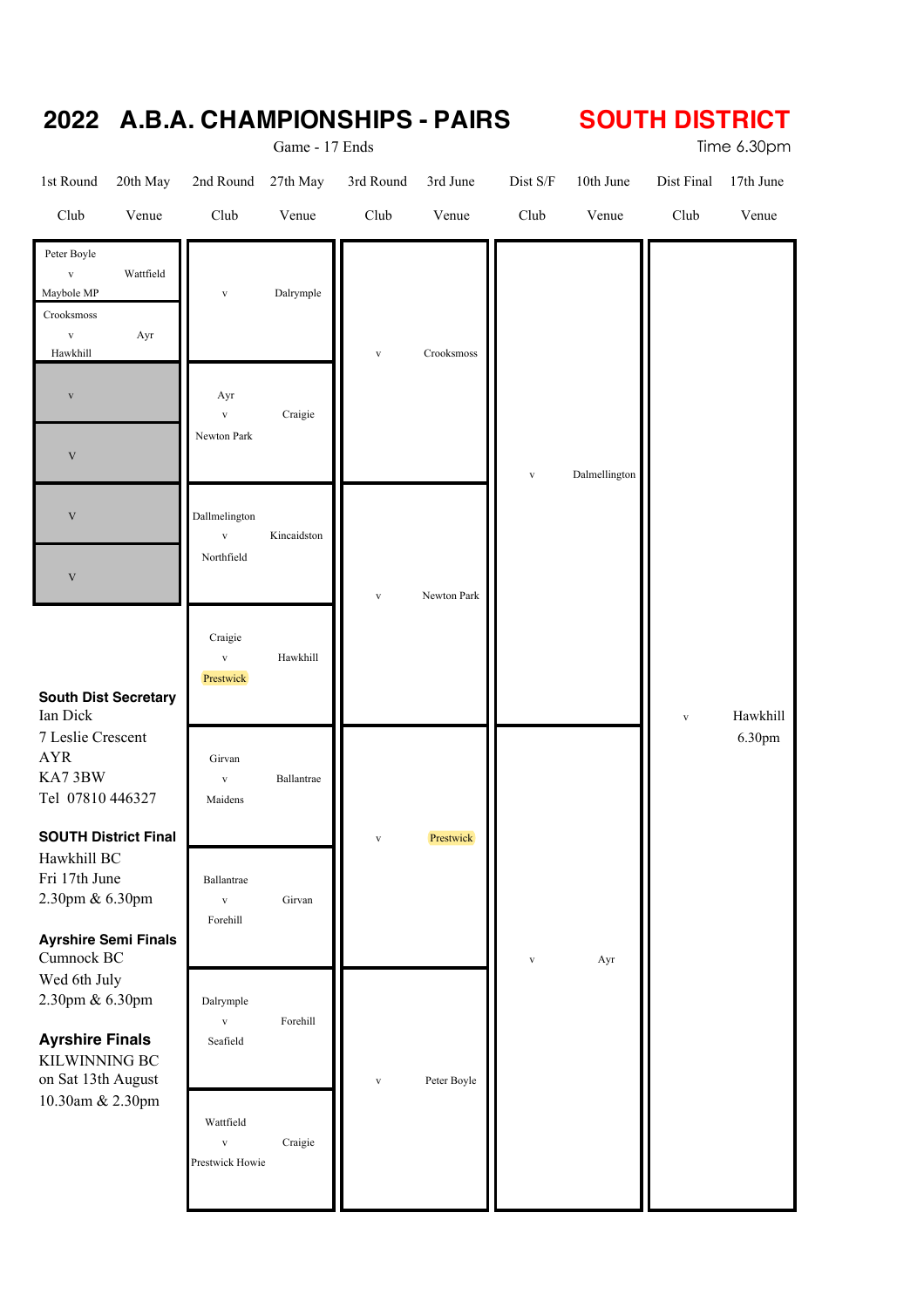|                                                                                                             |                                        |                             | Game - 15 Ends | 2022 A.B.A. CHAMPIONSHIPS - TRIPLES |             |              |               | <b>SOUTH DISTRICT</b> | Time 6.30pm |
|-------------------------------------------------------------------------------------------------------------|----------------------------------------|-----------------------------|----------------|-------------------------------------|-------------|--------------|---------------|-----------------------|-------------|
| 1st Round                                                                                                   | 20th May                               | 2nd Round                   | 27th May       | 3rd Round                           | 3rd June    | Dist S/F     | 10th June     | Dist Final            | 17th June   |
| Club                                                                                                        | Venue                                  | Club                        | Venue          | Club                                | Venue       | Club         | Venue         | Club                  | Venue       |
| $\mathbf{V}$                                                                                                |                                        | Hawkhill<br>$\mathbf{V}$    | Kincaidston    |                                     |             |              |               |                       |             |
| $\mathbf{V}$                                                                                                |                                        | Dalrymple                   |                | $\mathbf{V}$                        | Crooksmoss  |              |               |                       |             |
| $\mathbf{V}$                                                                                                |                                        | Peter Boyle<br>$\mathbf{V}$ | Craigie        |                                     |             |              |               |                       |             |
| $\mathbf V$                                                                                                 |                                        | Newton Park                 |                |                                     |             | $\mathbf{V}$ | Dalmellington |                       |             |
| $\mathbf V$                                                                                                 |                                        | Northfield<br>$\mathbf{V}$  | Seafield       |                                     |             |              |               |                       |             |
| $\ensuremath{\text{V}}$                                                                                     |                                        | Forehill                    |                | $\mathbf{V}$                        | Newton Park |              |               |                       |             |
|                                                                                                             |                                        | Girvan<br>$\mathbf{V}$      | Maidens        |                                     |             |              |               |                       |             |
| <b>South Dist Secretary</b><br>Ian Dick                                                                     |                                        | Ballantrae                  |                |                                     |             |              |               | $\mathbf{V}$          | Hawkhill    |
| 7 Leslie Crescent<br><b>AYR</b><br>KA73BW                                                                   |                                        | Wattfield<br>$\mathbf{V}$   | Maybole MP     |                                     |             |              |               |                       | 6.30pm      |
| Tel 07810 446327<br><b>SOUTH District Final</b>                                                             |                                        | Maidens                     |                | $\mathbf{V}$                        | Northfield  |              |               |                       |             |
| Hawkhill BC<br>Fri 17th June                                                                                |                                        | Maybole MP                  |                |                                     |             |              |               |                       |             |
| 2.30pm & 6.30pm<br><b>Ayrshire Semi Finals</b>                                                              |                                        | $\mathbf{V}$<br>Ayr         | Maidens        |                                     |             |              |               |                       |             |
| Cumnock BC<br>Wed 6th July                                                                                  |                                        | Ayr<br>$\mathbf{V}$         |                |                                     |             |              |               |                       |             |
| 2.30pm & 6.30pm<br><b>Ayrshire Finals</b><br><b>KILWINNING BC</b><br>on Sat 13th August<br>10.30am & 2.30pm | Crooksmoss<br>$\mathbf{V}$<br>Seafield | Prestwick Howie             | $\mathbf{V}$   | Peter Boyle                         |             |              |               |                       |             |
|                                                                                                             | Craigie<br>$\mathbf{V}$<br>Prestwick   | Forehill                    |                |                                     |             |              |               |                       |             |
|                                                                                                             |                                        |                             |                |                                     |             |              |               |                       |             |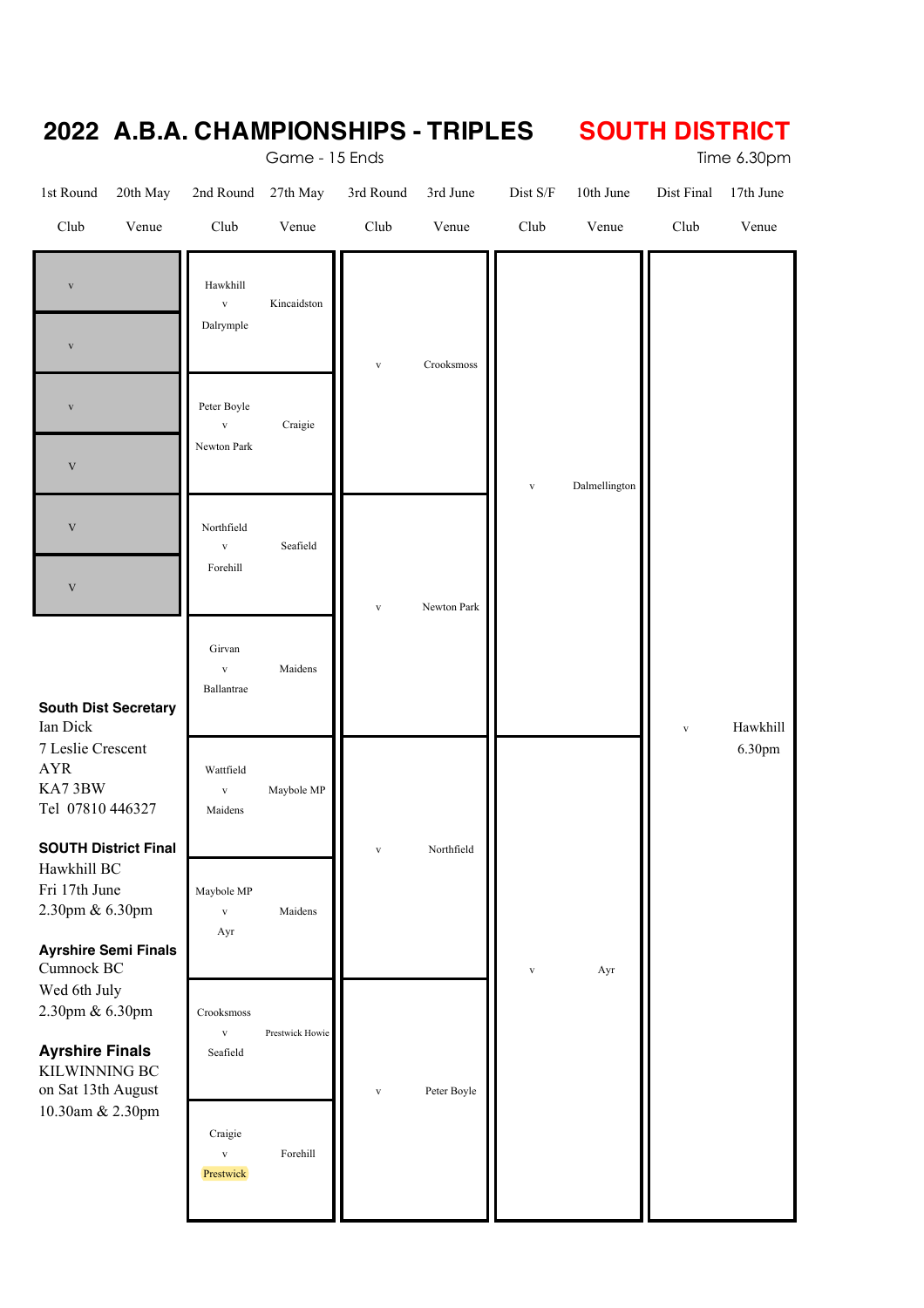| 2022 A.B.A. CHAMPIONSHIPS - FOURS                                                                                       |                                         | Game - 17 Ends    |                             |                   |                     |                    | <b>SOUTH DISTRICT</b> | Time 6.30pm        |
|-------------------------------------------------------------------------------------------------------------------------|-----------------------------------------|-------------------|-----------------------------|-------------------|---------------------|--------------------|-----------------------|--------------------|
| 1st Round<br>20th May<br>Club<br>Venue                                                                                  | 2nd Round<br>Club                       | 27th May<br>Venue | 3rd Round<br>Club           | 3rd June<br>Venue | $Dist\ S/F$<br>Club | 10th June<br>Venue | Dist Final<br>Club    | 17th June<br>Venue |
| $\mathbf{V}$<br>$\mathbf{V}$                                                                                            | Maidens<br>$\mathbf{V}$<br>Crooksmoss   | Maybole MP        | $\mathbf{V}$                | Prestwick         |                     |                    |                       |                    |
| $\mathbf{V}$<br>$\mathbf V$                                                                                             | Northfield<br>$\mathbf{V}$<br>Prestwick | Hawkhill          |                             |                   | $\mathbf{V}$        | Dalmellington      |                       |                    |
| $\mathbf V$<br>$\ensuremath{\mathbf{V}}$                                                                                | Maybole MP<br>$\mathbf{V}$<br>Forehill  | Seafield          | $\mathbf{V}$                | Newton Park       |                     |                    |                       |                    |
| <b>South Dist Secretary</b><br>Ian Dick                                                                                 | $\overline{\mathbf{V}}$                 |                   | Seafield                    |                   |                     |                    | $\mathbf{V}$          | Hawkhill           |
| 7 Leslie Crescent<br>AYR<br>KA73BW<br>Tel 07810 446327                                                                  | $\mathbf{V}$                            |                   | Craigie                     |                   |                     |                    |                       | 6.30pm             |
| <b>SOUTH District Final</b><br>Hawkhill BC<br>Fri 17th June<br>2.30pm & 6.30pm                                          | $\overline{\mathbf{V}}$                 |                   | $\mathbf{V}$<br>Hawkhill    | Northfield        |                     |                    |                       |                    |
| <b>Ayrshire Semi Finals</b><br>Cumnock BC<br>Wed 6th July<br>2.30pm & 6.30pm<br><b>Ayrshire Finals</b><br>KILWINNING BC | $\overline{\mathbf{V}}$                 |                   | Girvan                      |                   | $\mathbf{V}$        | Ayr                |                       |                    |
| on Sat 13th August<br>10.30am & 2.30pm                                                                                  | $\overline{\mathbf{V}}$                 |                   | $\mathbf{V}$<br>Peter Boyle | Maybole MP        |                     |                    |                       |                    |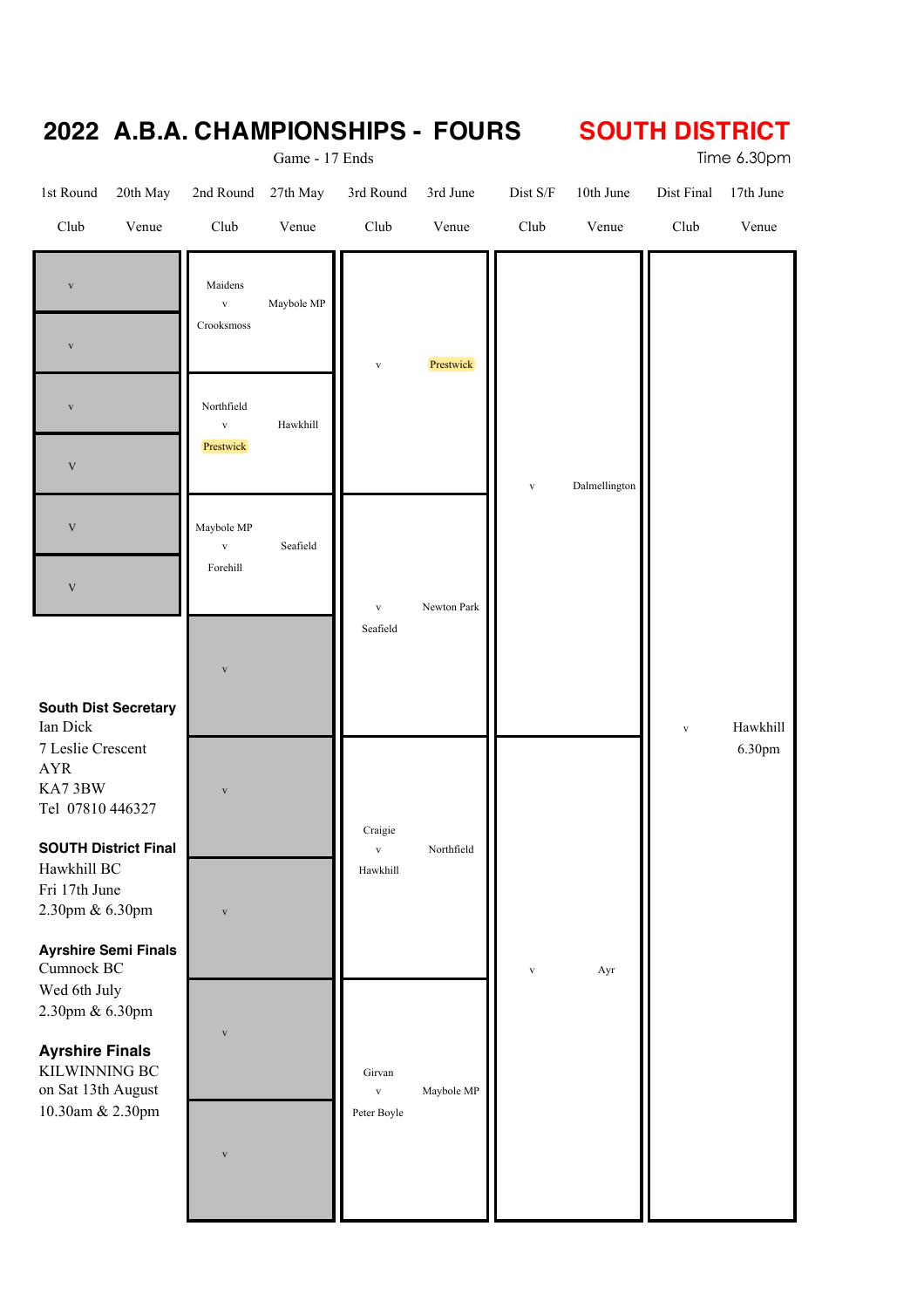|                                                                                                                                                                                                                                                                                                                                                                  |                                         |                                            | Game - 21 SHOTS          |                                         |               |              |              |                    | 2.30pm    |
|------------------------------------------------------------------------------------------------------------------------------------------------------------------------------------------------------------------------------------------------------------------------------------------------------------------------------------------------------------------|-----------------------------------------|--------------------------------------------|--------------------------|-----------------------------------------|---------------|--------------|--------------|--------------------|-----------|
| 1st Round                                                                                                                                                                                                                                                                                                                                                        | 11th May                                | 2nd Round                                  | 18th May                 | 3rd Round                               | 25th May      | $Dist\ S/F$  | 8th June     | Dist Final         | 17th June |
| Club                                                                                                                                                                                                                                                                                                                                                             | Venue                                   | Club                                       | Venue                    | Club                                    | Venue         | Club         | Venue        | Club               | Venue     |
| $\mathbf{V}$<br>$\mathbf{V}$                                                                                                                                                                                                                                                                                                                                     |                                         | Maidens<br>$\mathbf{V}$<br>Prestwick Howie | Maybole                  | $\mathbf{V}$                            | Dalmellington |              |              |                    |           |
| $\mathbf{V}$<br>$\mathbf V$<br>$\mathbf V$                                                                                                                                                                                                                                                                                                                       |                                         | Northfield<br>$\mathbf{V}$<br>Girvan       | Maybole MP               |                                         |               | $\mathbf{V}$ |              |                    |           |
| $\mathbf V$                                                                                                                                                                                                                                                                                                                                                      |                                         | Hawkhill<br>$\mathbf{V}$<br>Craigie        | Peter Boyle              | $\mathbf{V}$                            | Seafield      |              | Peter Boyle  |                    |           |
| <b>South Dist Secretary</b><br>Ian Dick<br>7 Leslie Crescent<br><b>AYR</b><br>KA73BW<br>Tel 07810 446327<br><b>SOUTH' District Final</b><br>Hawkhill BC<br>Fri 17th June<br>2.30pm & 6.30pm<br><b>Ayrshire Semi Finals</b><br>Cumnock BC<br>Wed 6th July<br>2.30pm & 6.30pm<br><b>Ayrshire Finals</b><br>KILWINNING BC<br>on Sat 13th August<br>10.30am & 2.30pm | Prestwick<br>$\mathbf{V}$<br>Maybole MP | Maidens                                    |                          |                                         |               |              | $\mathbf{V}$ | Hawkhill           |           |
|                                                                                                                                                                                                                                                                                                                                                                  | Wattfield<br>$\mathbf{V}$<br>Crooksmoss | Craigie                                    | $\mathbf{V}$<br>Forehill | Ayr                                     |               |              |              | 2.30 <sub>pm</sub> |           |
|                                                                                                                                                                                                                                                                                                                                                                  | V                                       |                                            |                          |                                         | $\mathbf{V}$  | Maidens      |              |                    |           |
|                                                                                                                                                                                                                                                                                                                                                                  |                                         | $\overline{\mathbf{V}}$                    |                          | Seafield<br>$\mathbf{V}$<br>Peter Boyle | Forehill      |              |              |                    |           |
|                                                                                                                                                                                                                                                                                                                                                                  |                                         | V                                          |                          |                                         |               |              |              |                    |           |

#### **2022 A.B.A. CHAMPIONSHIPS - SENIOR SINGLES SOUTH DISTRICT**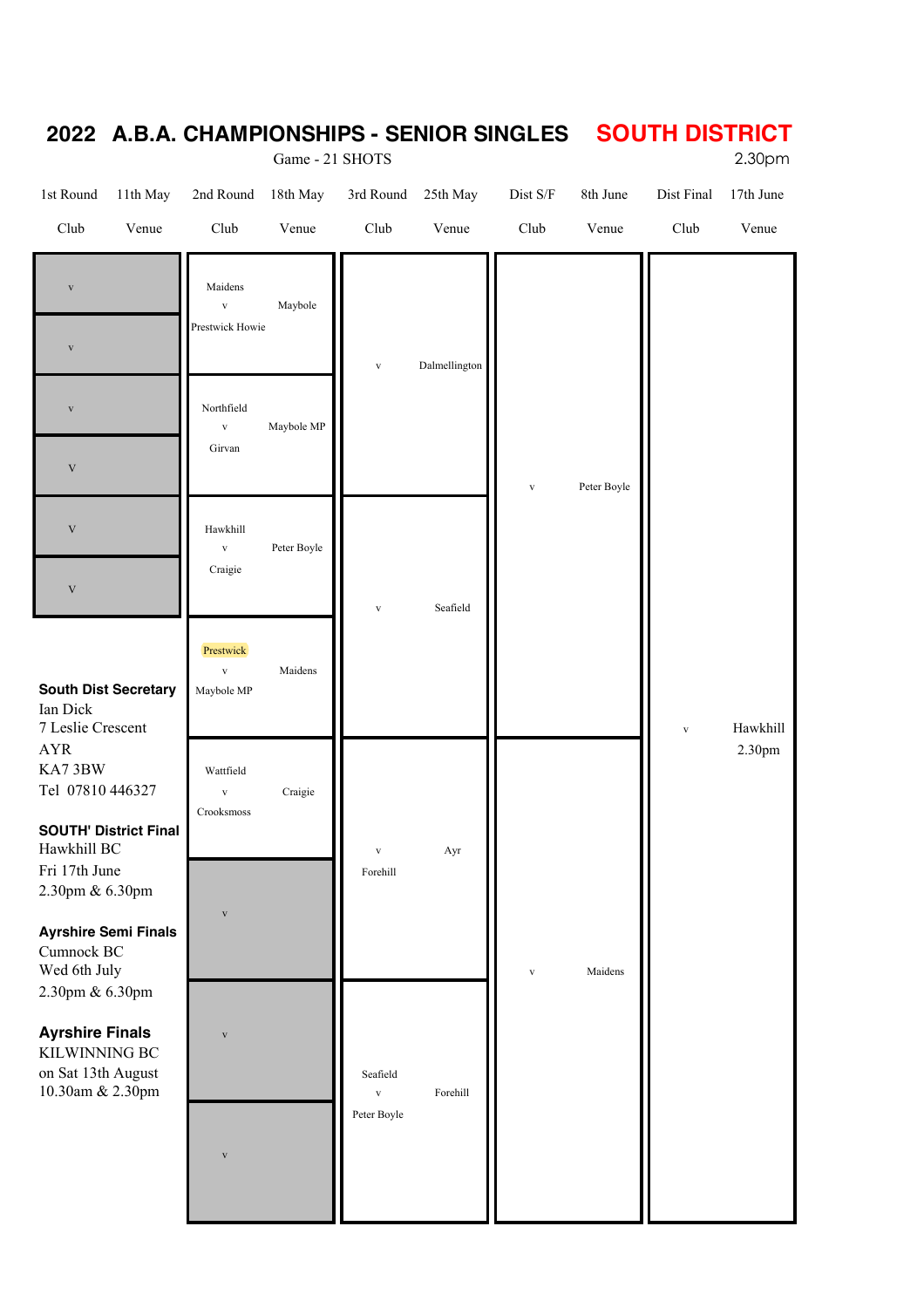|                                                                                                                                                  |                                              | Game - 15 Ends | <u> ZUZZ A.D.A. CHAMFIUNƏNIFƏ - ƏENIUN FAINƏ</u> |               | ו טוח ו טוע חו טטס<br>Time 2.30pm |             |              |           |  |
|--------------------------------------------------------------------------------------------------------------------------------------------------|----------------------------------------------|----------------|--------------------------------------------------|---------------|-----------------------------------|-------------|--------------|-----------|--|
| 1st Round<br>11th May                                                                                                                            | 2nd Round                                    | 18th May       | 3rd Round                                        | 25th May      | Dist S/F                          | 8th June    | Dist Final   | 17th June |  |
| Club<br>Venue                                                                                                                                    | Club                                         | Venue          | Club                                             | Venue         | Club                              | Venue       | Club         | Venue     |  |
| Ayr<br>Maybole<br>$\mathbf{V}$<br>Maidens<br>$\mathbf{V}$                                                                                        | $\mathbf{V}$<br>Northfield                   | Forehill       | $\mathbf{V}$                                     | Dalmellington |                                   |             |              |           |  |
| $\overline{\mathbf{V}}$<br>$\ensuremath{\mathbf{V}}$                                                                                             | Hawkhill<br>$\mathbf{V}$<br>Prestwick        | Wattfield      |                                                  |               | $\mathbf{V}$                      | Peter Boyle |              |           |  |
| $\ensuremath{\mathbf{V}}$<br>$\ensuremath{\mathbf{V}}$                                                                                           | Kincaidston & Bel<br>$\mathbf{V}$<br>Maybole | Ayr            | $\mathbf{V}$                                     | Seafield      |                                   |             |              |           |  |
| <b>South Dist Secretary</b><br>Ian Dick                                                                                                          | Craigie<br>$\mathbf{v}$<br>Wattfield         | Howie          |                                                  |               |                                   |             | $\mathbf{V}$ | Hawkhill  |  |
| 7 Leslie Crescent<br><b>AYR</b><br>KA73BW                                                                                                        | Crooksmoss<br>$\mathbf{V}$<br>Forehill       | Craigie        |                                                  |               |                                   |             |              | 2.30pm    |  |
| Tel 07810 446327<br><b>SOUTH' District Final</b><br>Hawkhill BC<br>Fri 17th June<br>2.30pm & 6.30pm<br><b>Ayrshire Semi Finals</b><br>Cumnock BC | Maybole MP<br>$\mathbf{V}$<br>Peter Boyle    | Maidens        | $\mathbf{V}$                                     | Newton Park   | $\mathbf{V}$                      | Maidens     |              |           |  |
| Wed 6th July<br>2.30pm & 6.30pm<br><b>Ayrshire Finals</b><br>KILWINNING BC<br>on Sat 13th August                                                 | Seafield<br>$\mathbf{V}$<br>Newton Park      | Howie          | $\mathbf{V}$                                     | Kincaidston   |                                   |             |              |           |  |
| 10.30am & 2.30pm                                                                                                                                 | Prestwick Howie<br>$\mathbf{V}$<br>Girvan    | Maybole MP     |                                                  |               |                                   |             |              |           |  |

#### **2022 A.B.A. CHAMPIONSHIPS - SENIOR PAIRS SOUTH DISTRICT**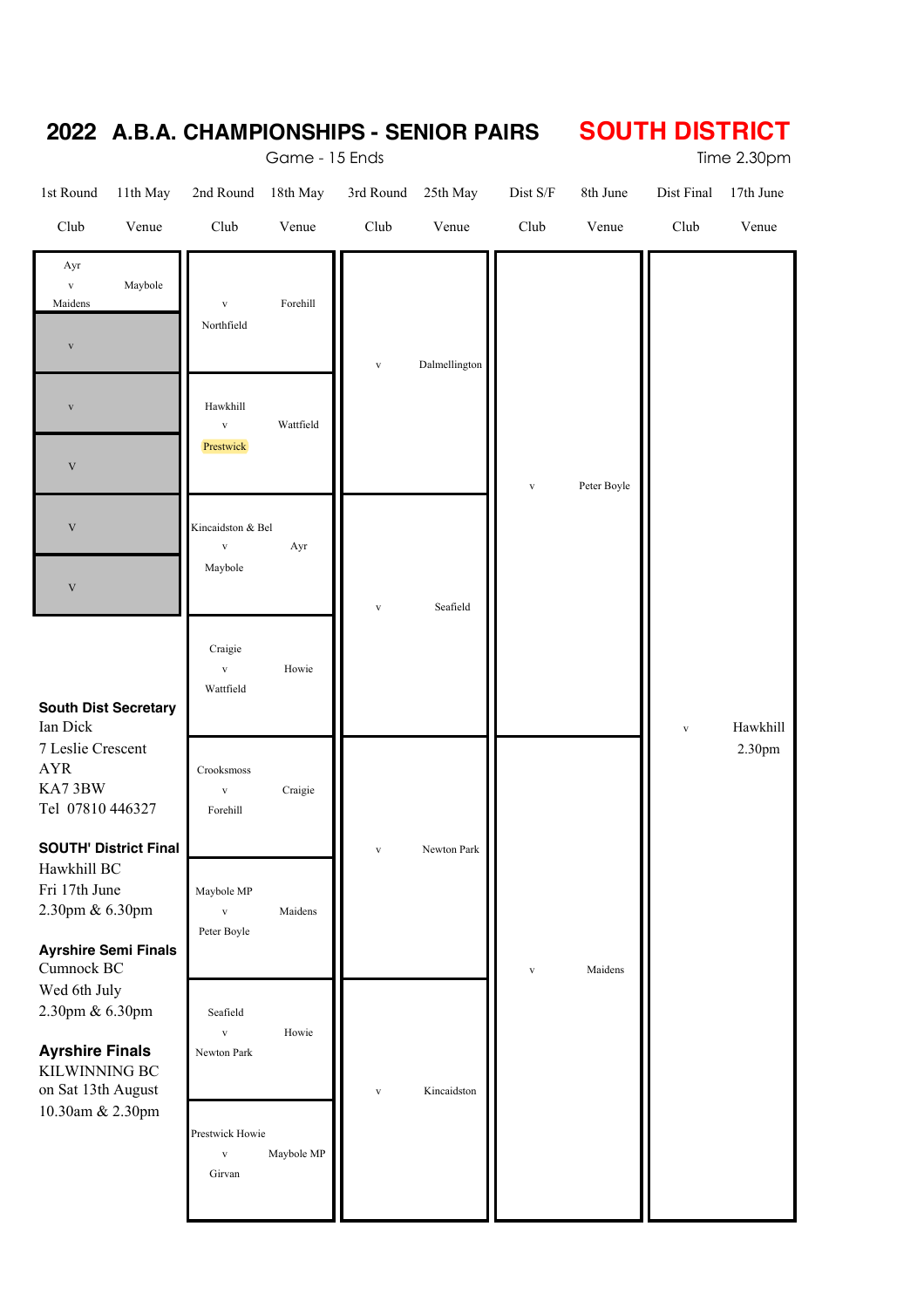# **2022 A.B.A. CHAMPIONSHIPS - SENIOR TRIPLES SOUTH DISTRICT**<br>Time 2.30pm

Game - 13 Ends

| 1st Round                                                               | 11th May                     | 2nd Round 18th May                              |             | 3rd Round                | 25th May    | Dist S/F     | 8th June     | Dist Final | 17th June |
|-------------------------------------------------------------------------|------------------------------|-------------------------------------------------|-------------|--------------------------|-------------|--------------|--------------|------------|-----------|
| Club                                                                    | Venue                        | Club                                            | Venue       | Club                     | Venue       | Club         | Venue        | Club       | Venue     |
| $\mathbf{V}$<br>$\mathbf{V}$                                            |                              | Northfield<br>$\mathbf{V}$<br>Kincaidston & Bel | Ayr         | $\mathbf{V}$             | Crooksmoss  |              |              |            |           |
| $\mathbf{V}$<br>$\ensuremath{\mathbf{V}}$                               |                              | Newton Park<br>$\mathbf{V}$<br>Craigie          | Peter Boyle |                          |             | $\mathbf{V}$ | Peter Boyle  |            |           |
| $\mathbf V$<br>$\mathbf V$                                              |                              | Wattfield<br>$\mathbf{V}$<br>Maidens            | Maybole     | $\mathbf{V}$             | Newton Park |              |              |            |           |
| <b>South Dist Secretary</b><br>Ian Dick                                 |                              | Forehill<br>$\mathbf{V}$<br>Prestwick Howie     | Craigie     |                          |             |              | $\mathbf{V}$ | Hawkhill   |           |
| 7 Leslie Crescent<br><b>AYR</b><br>KA73BW<br>Tel 07810 446327           |                              | Prestwick<br>$\mathbf{V}$<br>Seafield           | Wattfield   |                          |             |              |              |            | 2.30pm    |
| Hawkhill BC<br>Fri 17th June<br>2.30pm & 6.30pm                         | <b>SOUTH' District Final</b> | $\overline{\mathbf{V}}$                         |             | $\mathbf{V}$<br>Maybole  | Crooksmoss  |              |              |            |           |
| Cumnock BC<br>Wed 6th July<br>2.30pm & 6.30pm<br><b>Ayrshire Finals</b> | <b>Ayrshire Semi Finals</b>  | $\mathbf V$                                     |             | Crooksmoss               |             | $\mathbf{V}$ | Maidens      |            |           |
| KILWINNING BC<br>on Sat 13th August<br>10.30am & 2.30pm                 |                              | $\overline{\mathbf{V}}$                         |             | $\mathbf{V}$<br>Hawkhill | Prestwick   |              |              |            |           |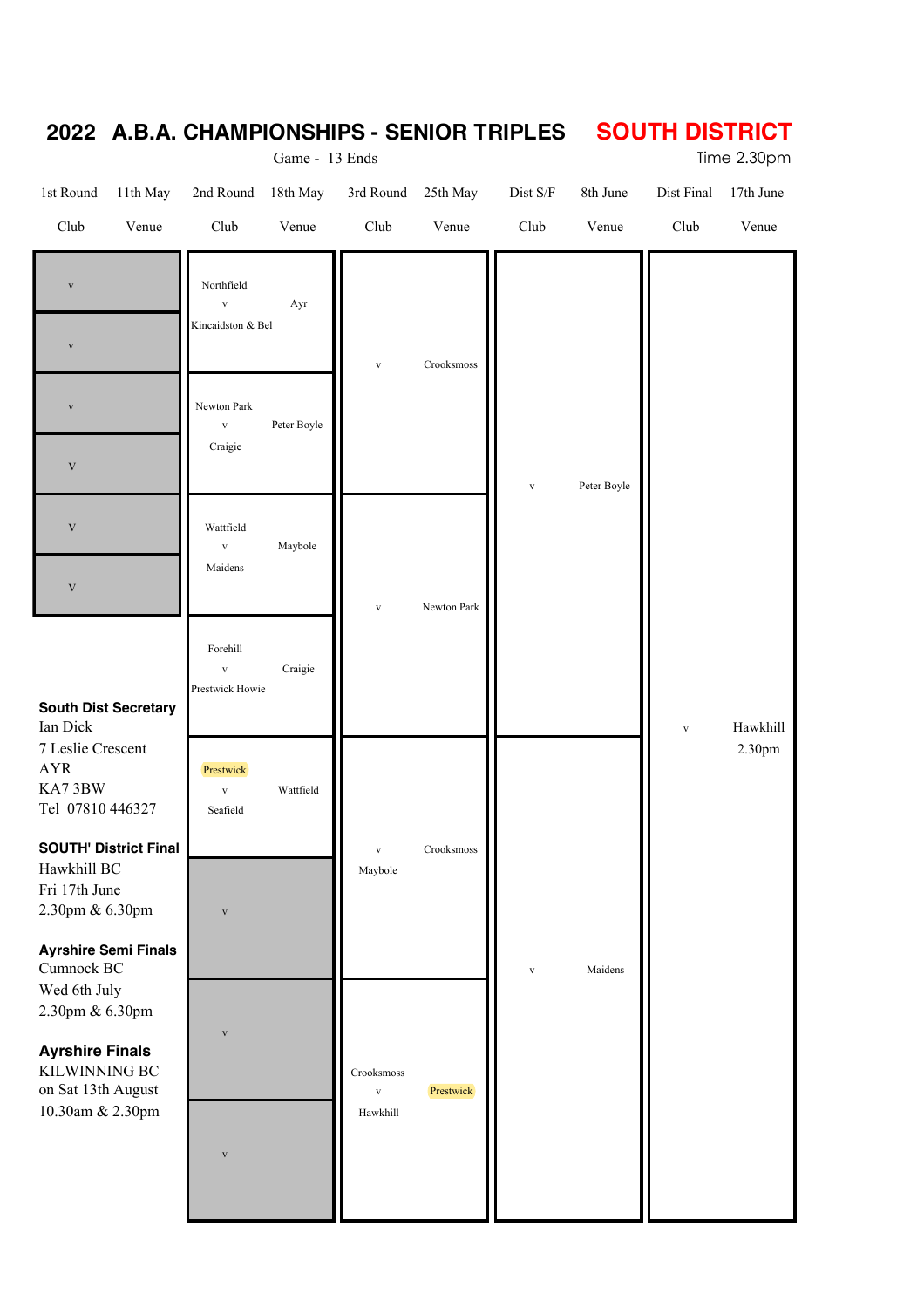|                                                                                                                                                                                 |          |                                                    | Game - 15 Ends | <u> ZUZZ A.D.A. CHAMFIONƏNIFƏ - ƏLNIUN FUUNƏ</u> |             |              |             | ו טוחוטוט וווטטט | Time 2.30pm |
|---------------------------------------------------------------------------------------------------------------------------------------------------------------------------------|----------|----------------------------------------------------|----------------|--------------------------------------------------|-------------|--------------|-------------|------------------|-------------|
| 1st Round                                                                                                                                                                       | 11th May | 2nd Round                                          | 18th May       | 3rd Round                                        | 25th May    | $Dist\ S/F$  | 8th June    | Dist Final       | 17th June   |
| Club                                                                                                                                                                            | Venue    | Club                                               | Venue          | Club                                             | Venue       | Club         | Venue       | Club             | Venue       |
| $\mathbf{V}$<br>$\mathbf{V}$<br>$\mathbf{V}$<br>$\mathbf V$                                                                                                                     |          | $\overline{\mathbf{V}}$<br>$\overline{\mathbf{v}}$ |                | Northfield<br>$\mathbf{V}$<br>Crooksmoss         | Ayr         | $\mathbf{V}$ | Maidens     |                  |             |
| $\mathbf V$<br>$\mathbf V$<br><b>South Dist Secretary</b><br>Ian Dick                                                                                                           |          | $\overline{\mathbf{V}}$<br>$\overline{\mathbf{V}}$ |                | Forehill<br>$\mathbf{V}$<br>Craigie              | Prestwick   |              |             | $\mathbf{V}$     | Hawkhill    |
| 7 Leslie Crescent<br><b>AYR</b><br>KA73BW<br>Tel 07810 446327<br><b>SOUTH' District Final</b><br>Hawkhill BC<br>Fri 17th June<br>2.30pm & 6.30pm<br><b>Ayrshire Semi Finals</b> |          | $\mathbf{V}$<br>$\overline{\mathbf{V}}$            |                | Prestwick<br>$\mathbf{V}$<br>Peter Boyle         | Kincaidston | $\mathbf{V}$ | Peter Boyle |                  | 2.30pm      |
| Cumnock BC<br>Wed 6th July<br>2.30pm & 6.30pm<br><b>Ayrshire Finals</b><br>KILWINNING BC<br>on Sat $13\mathrm{th}$ August<br>10.30am & 2.30pm                                   |          | $\mathbf{V}$<br>$\overline{\mathbf{V}}$            |                | Maidens<br>$\mathbf{V}$<br>Seafield              | Maybole MP  |              |             |                  |             |

#### **2022 A.B.A. CHAMPIONSHIPS - SENIOR FOURS SOUTH DISTRICT**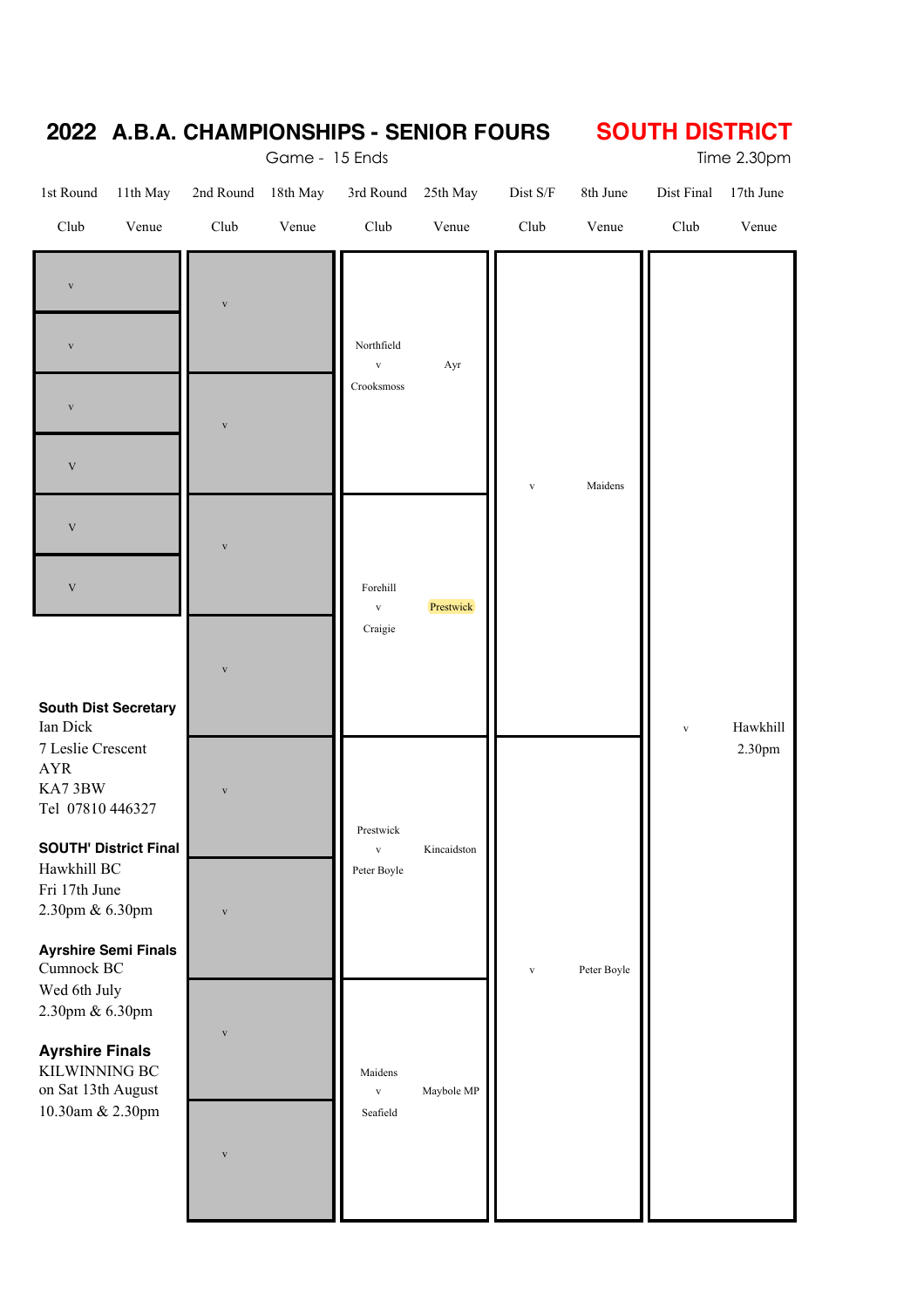|                                                                                   |                         | Game - 21 SHOTS   |                                           |                   |                                             |                    |                    | Time 6.30pm        |
|-----------------------------------------------------------------------------------|-------------------------|-------------------|-------------------------------------------|-------------------|---------------------------------------------|--------------------|--------------------|--------------------|
| 1st Round<br>20th May<br>Venue<br>Club                                            | 2nd Round<br>Club       | 27th May<br>Venue | 3rd Round<br>$\ensuremath{\mathrm{Club}}$ | 3rd June<br>Venue | $\rm Dist$ $\rm S/F$<br>Club                | 10th June<br>Venue | Dist Final<br>Club | 17th June<br>Venue |
| $\mathbf{V}$                                                                      | $\mathbf{V}$            |                   |                                           |                   |                                             |                    |                    |                    |
| $\mathbf{V}$<br>$\mathbf{V}$                                                      | $\overline{\mathbf{V}}$ |                   | Maybole MP<br>$\mathbf{V}$<br>Craigie     | Wattfield         |                                             |                    |                    |                    |
| $\mathbf V$<br>$\mathbf V$<br>$\mathbf V$                                         | $\overline{\mathbf{V}}$ |                   |                                           |                   | $\mathbf{V}$<br>Girvan                      | Maidens            |                    |                    |
| <b>South Dist Secretary</b><br>Ian Dick<br>7 Leslie Crescent                      | $\mathbf{V}$            |                   | $\mathbf{V}$                              |                   |                                             |                    | $\mathbf{V}$       | Hawkhill           |
| ${\rm AYR}$<br>KA73BW<br>Tel 07810 446327                                         | $\mathbf{V}$            |                   |                                           |                   |                                             |                    |                    | 6.30pm             |
| <b>SOUTH' District Final</b><br>Hawkhill BC<br>Fri 17th June<br>2.30pm & 6.30pm   | $\mathbf{V}$            |                   | $\mathbf{V}$                              |                   |                                             |                    |                    |                    |
| <b>Ayrshire Semi Finals</b><br>Cumnock BC<br>Wed 6th July<br>2.30pm & 6.30pm      |                         |                   |                                           |                   | Prestwick Howie<br>$\mathbf{V}$<br>Seafield | Maidens            |                    |                    |
| <b>Ayrshire Finals</b><br>KILWINNING BC<br>on Sat 13th August<br>10.30am & 2.30pm | $\mathbf{V}$            |                   | $\overline{\mathbf{V}}$                   |                   |                                             |                    |                    |                    |
|                                                                                   | $\overline{\mathbf{V}}$ |                   |                                           |                   |                                             |                    |                    |                    |
|                                                                                   |                         |                   |                                           |                   |                                             |                    |                    |                    |

#### **2022 A.B.A. CHAMPIONSHIPS - UNDER 25's SOUTH DISTRICT**